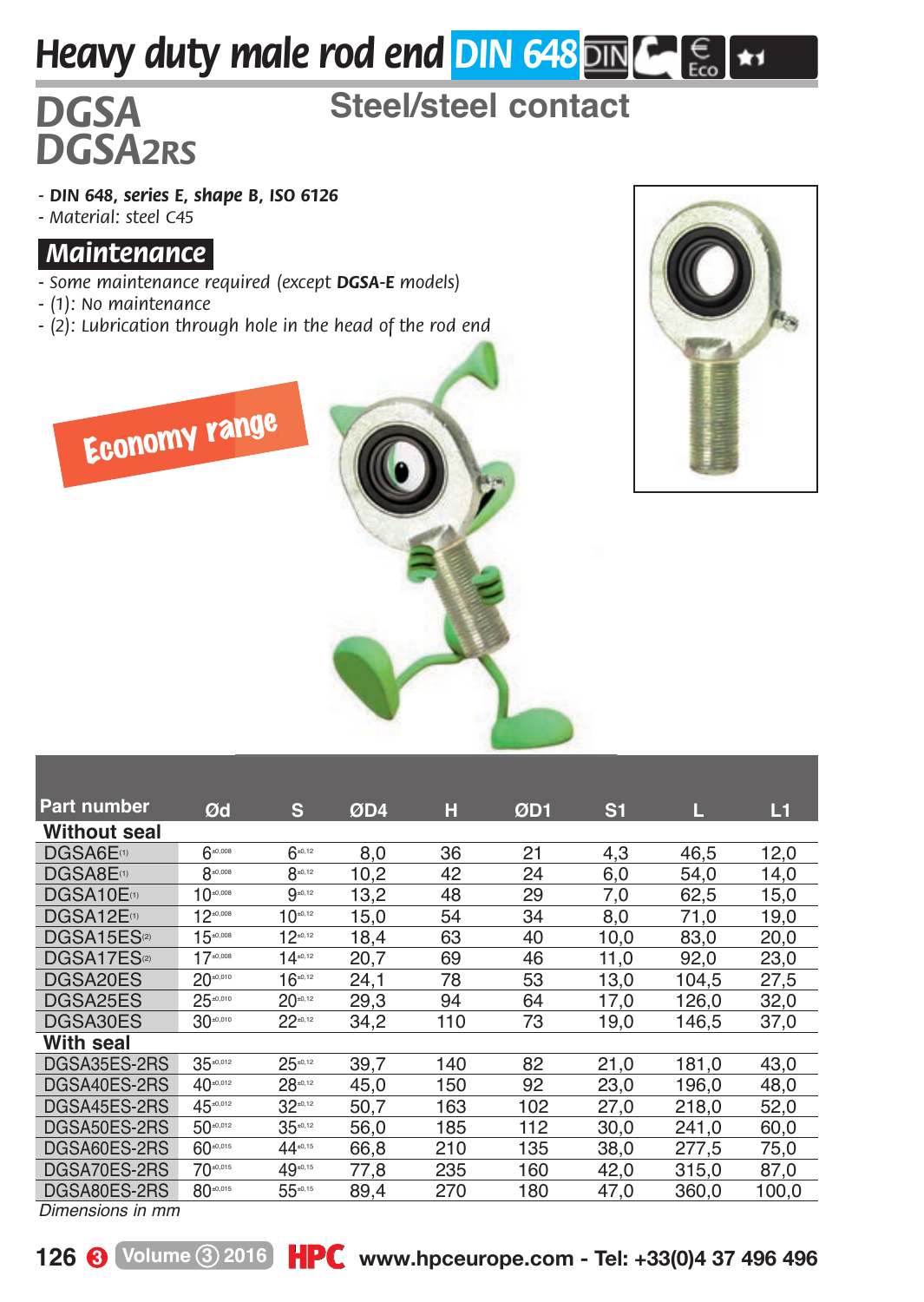# *DGSA DGSA2RS*





### *DISCOUNTS*

| Disc. List -15% -20% On request<br>Load capacity<br>Price each<br>Angle<br><b>Dynamic Weight</b><br><b>Static</b><br>Stock*<br><b>Part number</b><br>LF<br>ØF<br>1 to $5$<br>(N)<br>(kg)<br>(N)<br><b>Without seal</b><br>DGSA6E<br>8,79€<br>$13^\circ$<br>18<br>M6x1.00<br>10200<br>3400<br>0,01<br>v<br>8,79€<br>DGSA8E<br>22<br>$15^{\circ}$<br>M8x1,25<br>0,03<br>v<br>16000<br>5500<br>$9,16 \in$<br>DGSA10E<br>27<br>$12^{\circ}$<br>v<br>M10x1.50<br>22000<br>8100<br>0,05<br>$11^{\circ}$<br>$9,16 \in$<br>DGSA12E<br>30<br>M12x1.75<br>30400<br>10800<br>0.08<br>v<br>DGSA15ES<br>$8^{\circ}$<br>M14x2.00<br>34<br>44800<br>17000<br>0,14<br>✓<br>9.16 €<br>$10^{\circ}$<br>DGSA17ES<br>36<br>M16x.200<br>21200<br>56500<br>0, 19<br>v<br>$9.47 \in$<br>$9^{\circ}$<br>DGSA20ES<br>43<br>M20x1.50<br>30000<br>0,31<br>11,61 €<br>75600<br>v<br>DGSA25ES<br>$7^\circ$<br>15,15 €<br>M24x2,00<br>53<br>88200<br>48000<br>v<br>0,56<br>DGSA30ES<br>$6^{\circ}$<br>$20,46 \in$<br>65<br>M30x2,00<br>119000<br>62000<br>0,89<br>✓<br>With seal<br>DGSA35ES-2RS<br>82<br>$6^{\circ}$<br>31,77 €<br>M36x3,00<br>159000<br>80000<br>1,40<br>✓<br>DGSA40ES-2RS<br>7°<br>86<br>M39x3.00<br>194000<br>100000<br>1,80<br>41.31 €<br>÷<br>DGSA45ES-2RS<br>7°<br>94<br>M42x3.00<br>259000<br>127000<br>2,60<br>52.63 €<br>÷<br>$6^{\circ}$<br>DGSA50ES-2RS<br>106<br>M45x3,00<br>3,40<br>313000<br>156000<br>58.29 €<br>÷<br>DGSA60ES-2RS<br>$6^{\circ}$<br>111,30 €<br>115<br>M52x3,00<br>485000<br>245000<br>5,90<br>÷<br>$6^{\circ}$<br>DGSA70ES-2RS<br>136,04 €<br>125<br>M56x4,00<br>564000<br>315000<br>8,20<br>÷, |              |     |    |          |        | Qty    | $6+$<br>$1+$ | $20+$ | $40+$    |  |  |  |
|---------------------------------------------------------------------------------------------------------------------------------------------------------------------------------------------------------------------------------------------------------------------------------------------------------------------------------------------------------------------------------------------------------------------------------------------------------------------------------------------------------------------------------------------------------------------------------------------------------------------------------------------------------------------------------------------------------------------------------------------------------------------------------------------------------------------------------------------------------------------------------------------------------------------------------------------------------------------------------------------------------------------------------------------------------------------------------------------------------------------------------------------------------------------------------------------------------------------------------------------------------------------------------------------------------------------------------------------------------------------------------------------------------------------------------------------------------------------------------------------------------------------------------------------------------------------------------------------------------------------|--------------|-----|----|----------|--------|--------|--------------|-------|----------|--|--|--|
|                                                                                                                                                                                                                                                                                                                                                                                                                                                                                                                                                                                                                                                                                                                                                                                                                                                                                                                                                                                                                                                                                                                                                                                                                                                                                                                                                                                                                                                                                                                                                                                                                     |              |     |    |          |        |        |              |       |          |  |  |  |
|                                                                                                                                                                                                                                                                                                                                                                                                                                                                                                                                                                                                                                                                                                                                                                                                                                                                                                                                                                                                                                                                                                                                                                                                                                                                                                                                                                                                                                                                                                                                                                                                                     |              |     |    |          |        |        |              |       |          |  |  |  |
|                                                                                                                                                                                                                                                                                                                                                                                                                                                                                                                                                                                                                                                                                                                                                                                                                                                                                                                                                                                                                                                                                                                                                                                                                                                                                                                                                                                                                                                                                                                                                                                                                     |              |     |    |          |        |        |              |       |          |  |  |  |
|                                                                                                                                                                                                                                                                                                                                                                                                                                                                                                                                                                                                                                                                                                                                                                                                                                                                                                                                                                                                                                                                                                                                                                                                                                                                                                                                                                                                                                                                                                                                                                                                                     |              |     |    |          |        |        |              |       |          |  |  |  |
|                                                                                                                                                                                                                                                                                                                                                                                                                                                                                                                                                                                                                                                                                                                                                                                                                                                                                                                                                                                                                                                                                                                                                                                                                                                                                                                                                                                                                                                                                                                                                                                                                     |              |     |    |          |        |        |              |       |          |  |  |  |
|                                                                                                                                                                                                                                                                                                                                                                                                                                                                                                                                                                                                                                                                                                                                                                                                                                                                                                                                                                                                                                                                                                                                                                                                                                                                                                                                                                                                                                                                                                                                                                                                                     |              |     |    |          |        |        |              |       |          |  |  |  |
|                                                                                                                                                                                                                                                                                                                                                                                                                                                                                                                                                                                                                                                                                                                                                                                                                                                                                                                                                                                                                                                                                                                                                                                                                                                                                                                                                                                                                                                                                                                                                                                                                     |              |     |    |          |        |        |              |       |          |  |  |  |
|                                                                                                                                                                                                                                                                                                                                                                                                                                                                                                                                                                                                                                                                                                                                                                                                                                                                                                                                                                                                                                                                                                                                                                                                                                                                                                                                                                                                                                                                                                                                                                                                                     |              |     |    |          |        |        |              |       |          |  |  |  |
|                                                                                                                                                                                                                                                                                                                                                                                                                                                                                                                                                                                                                                                                                                                                                                                                                                                                                                                                                                                                                                                                                                                                                                                                                                                                                                                                                                                                                                                                                                                                                                                                                     |              |     |    |          |        |        |              |       |          |  |  |  |
|                                                                                                                                                                                                                                                                                                                                                                                                                                                                                                                                                                                                                                                                                                                                                                                                                                                                                                                                                                                                                                                                                                                                                                                                                                                                                                                                                                                                                                                                                                                                                                                                                     |              |     |    |          |        |        |              |       |          |  |  |  |
|                                                                                                                                                                                                                                                                                                                                                                                                                                                                                                                                                                                                                                                                                                                                                                                                                                                                                                                                                                                                                                                                                                                                                                                                                                                                                                                                                                                                                                                                                                                                                                                                                     |              |     |    |          |        |        |              |       |          |  |  |  |
|                                                                                                                                                                                                                                                                                                                                                                                                                                                                                                                                                                                                                                                                                                                                                                                                                                                                                                                                                                                                                                                                                                                                                                                                                                                                                                                                                                                                                                                                                                                                                                                                                     |              |     |    |          |        |        |              |       |          |  |  |  |
|                                                                                                                                                                                                                                                                                                                                                                                                                                                                                                                                                                                                                                                                                                                                                                                                                                                                                                                                                                                                                                                                                                                                                                                                                                                                                                                                                                                                                                                                                                                                                                                                                     |              |     |    |          |        |        |              |       |          |  |  |  |
|                                                                                                                                                                                                                                                                                                                                                                                                                                                                                                                                                                                                                                                                                                                                                                                                                                                                                                                                                                                                                                                                                                                                                                                                                                                                                                                                                                                                                                                                                                                                                                                                                     |              |     |    |          |        |        |              |       |          |  |  |  |
|                                                                                                                                                                                                                                                                                                                                                                                                                                                                                                                                                                                                                                                                                                                                                                                                                                                                                                                                                                                                                                                                                                                                                                                                                                                                                                                                                                                                                                                                                                                                                                                                                     |              |     |    |          |        |        |              |       |          |  |  |  |
|                                                                                                                                                                                                                                                                                                                                                                                                                                                                                                                                                                                                                                                                                                                                                                                                                                                                                                                                                                                                                                                                                                                                                                                                                                                                                                                                                                                                                                                                                                                                                                                                                     |              |     |    |          |        |        |              |       |          |  |  |  |
|                                                                                                                                                                                                                                                                                                                                                                                                                                                                                                                                                                                                                                                                                                                                                                                                                                                                                                                                                                                                                                                                                                                                                                                                                                                                                                                                                                                                                                                                                                                                                                                                                     |              |     |    |          |        |        |              |       |          |  |  |  |
|                                                                                                                                                                                                                                                                                                                                                                                                                                                                                                                                                                                                                                                                                                                                                                                                                                                                                                                                                                                                                                                                                                                                                                                                                                                                                                                                                                                                                                                                                                                                                                                                                     |              |     |    |          |        |        |              |       |          |  |  |  |
|                                                                                                                                                                                                                                                                                                                                                                                                                                                                                                                                                                                                                                                                                                                                                                                                                                                                                                                                                                                                                                                                                                                                                                                                                                                                                                                                                                                                                                                                                                                                                                                                                     |              |     |    |          |        |        |              |       |          |  |  |  |
|                                                                                                                                                                                                                                                                                                                                                                                                                                                                                                                                                                                                                                                                                                                                                                                                                                                                                                                                                                                                                                                                                                                                                                                                                                                                                                                                                                                                                                                                                                                                                                                                                     |              |     |    |          |        |        |              |       |          |  |  |  |
|                                                                                                                                                                                                                                                                                                                                                                                                                                                                                                                                                                                                                                                                                                                                                                                                                                                                                                                                                                                                                                                                                                                                                                                                                                                                                                                                                                                                                                                                                                                                                                                                                     |              |     |    |          |        |        |              |       |          |  |  |  |
| 13,10<br>۰                                                                                                                                                                                                                                                                                                                                                                                                                                                                                                                                                                                                                                                                                                                                                                                                                                                                                                                                                                                                                                                                                                                                                                                                                                                                                                                                                                                                                                                                                                                                                                                                          | DGSA80ES-2RS | 140 | 6° | M64x4,00 | 689000 | 400000 |              |       | 203,22 € |  |  |  |

*\*Depending on availability - Dimensions in mm*